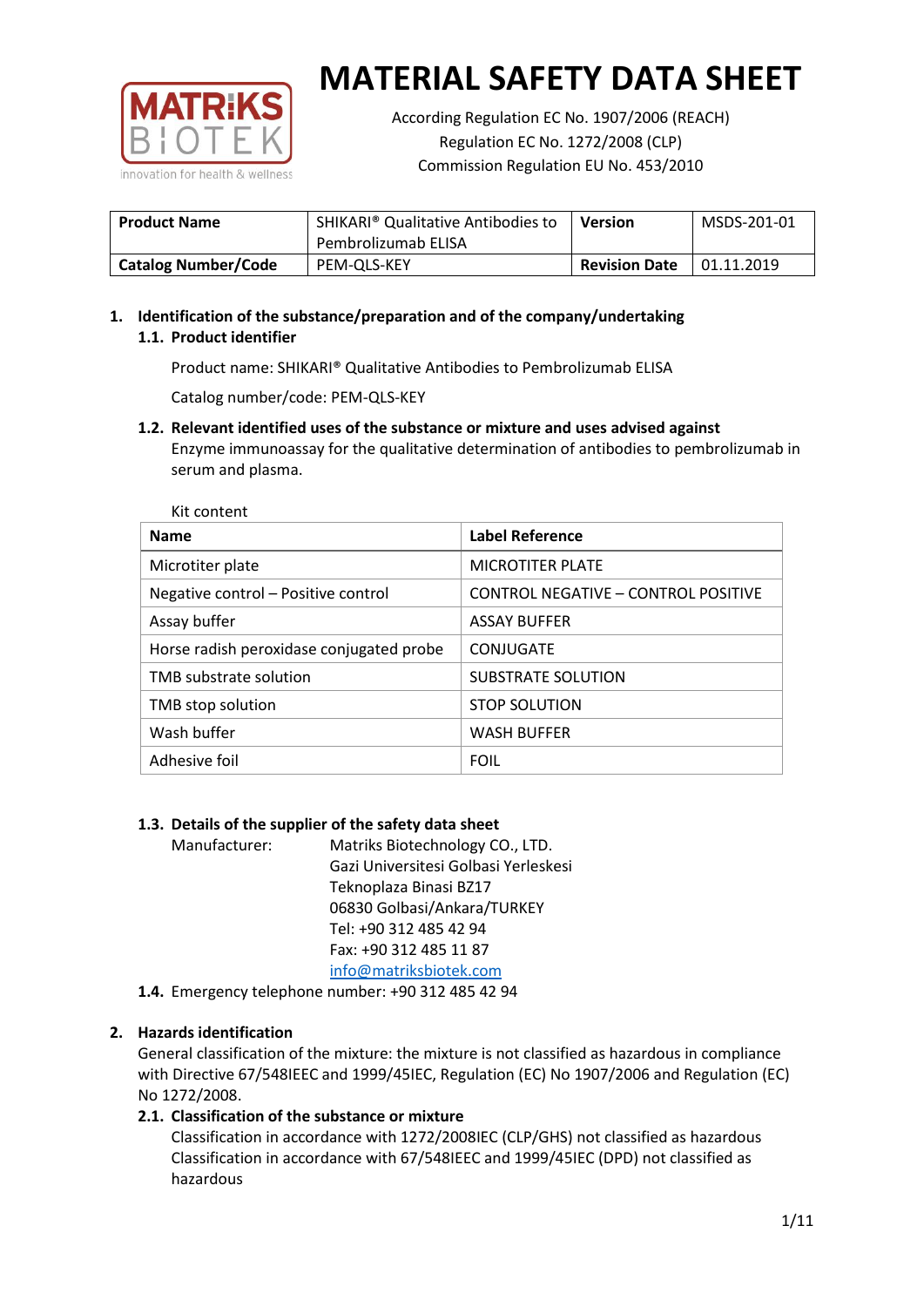

According Regulation EC No. 1907/2006 (REACH) Regulation EC No. 1272/2008 (CLP) Commission Regulation EU No. 453/2010

| <b>Product Name</b>        | SHIKARI <sup>®</sup> Qualitative Antibodies to<br>Pembrolizumab ELISA | <b>Version</b>       | MSDS-201-01 |
|----------------------------|-----------------------------------------------------------------------|----------------------|-------------|
| <b>Catalog Number/Code</b> | PEM-OLS-KEY                                                           | <b>Revision Date</b> | 01.11.2019  |

## **2.2. Label elements**

This product is not under labelling according to Regulation (EC) n. 1272/2008

## **2.3. Other hazards**

Results of PBT and vPvB assessment: The substances in the mixture do not meet the PBT/vPvB criteria according to REACH (content <0,1% w/w), annex XIII; the substances in the mixture are not included in the Candidate List of SVHC.

**Note:** This product is intended for laboratory use by professional uses only. Use appropriate personal protective equipment while working with the reagents provided.

## **3. Composition/information on ingredients**

### **3.1. Substances**

| <b>Stop Solution</b>                                                                                 |                                                                                                                               |
|------------------------------------------------------------------------------------------------------|-------------------------------------------------------------------------------------------------------------------------------|
| Ingredient                                                                                           | Hydrochloric Acid (HCL) Index No. 017-002-01-X                                                                                |
| CAS No (EC No)                                                                                       | 7647-01-0(231-595-7)                                                                                                          |
| Containing Conc. (%)                                                                                 | <5,0* (Dilution is not classified as hazardous<br>according to the European Regulation<br>67/548/EEC and 1272/2008/EC)        |
| Classification according to regulation (EC) No 1272/2008 (CLP) (related to the concentrated<br>form) |                                                                                                                               |
| Hazard Class and Category Codes(s)                                                                   | Skin Corr. 1B STOT SE 3                                                                                                       |
| Hazard Statement Code(s)                                                                             | H314, H335                                                                                                                    |
| Pictogram, Signal Word Code(s)                                                                       | GHS05, GHS07, Dgr                                                                                                             |
| Specific Conc. Limits, M-factors                                                                     | Skin Corr. 1B; H314: C≥25%<br>Skin Irrit. 2; H315: 10% ≤ C < 25 %<br>Eye Irrit. 2, H319: 10%≤C<25 %<br>STOT SE 3; H355: C≥10% |
| Directive 67/548/EEC                                                                                 | C; R34-37: C≥25%<br>Xi; R36/37/38: 10% <<<<<<<                                                                                |

#### **3.2. Mixtures**

| <b>Controls, Assay Buffer</b> |                                     |
|-------------------------------|-------------------------------------|
| Ingredient                    | Sodium Azide Index no. 011-004-00-7 |
| CAS No (EC No)                | 26628-22-8 (247-852-1)              |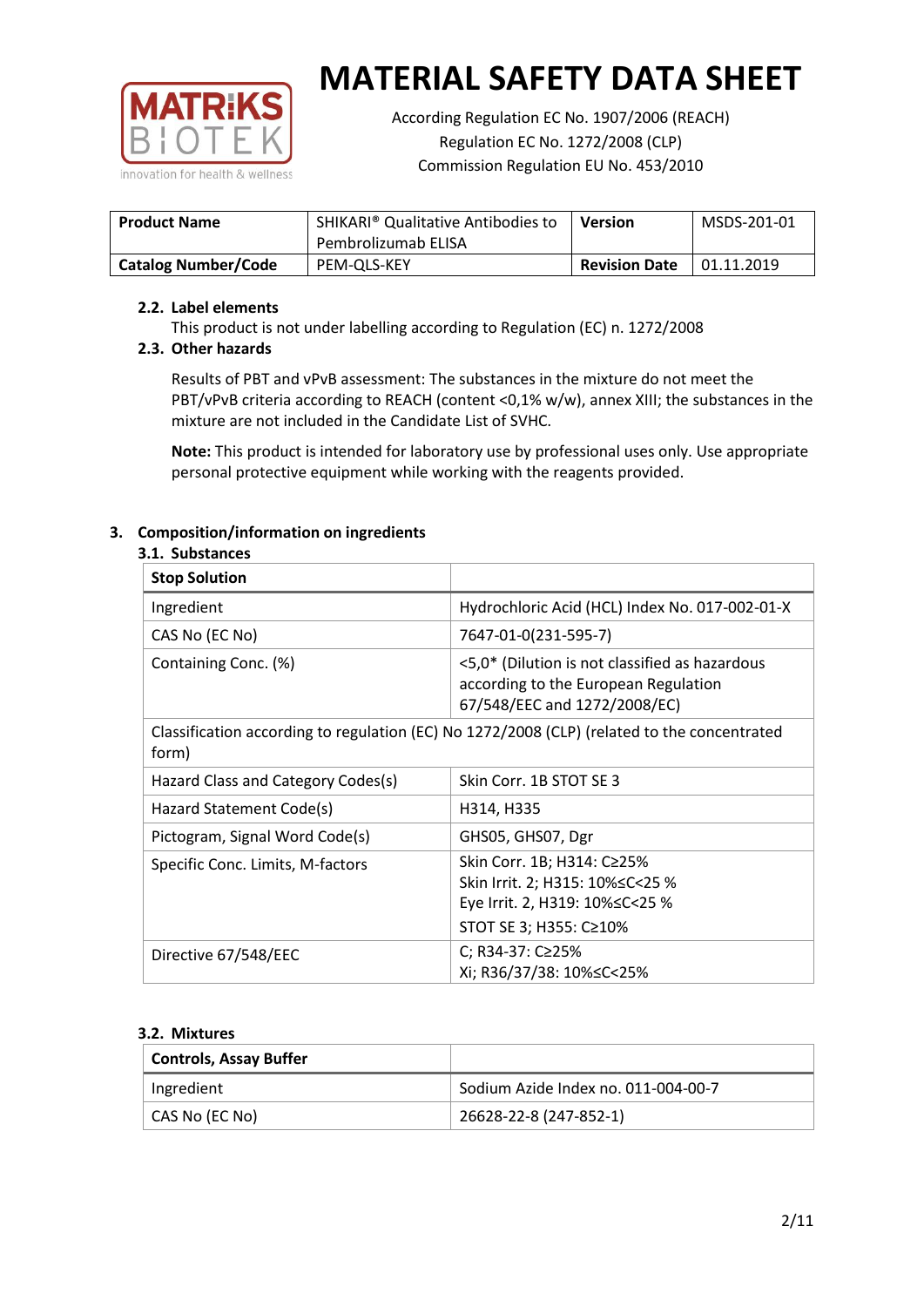

According Regulation EC No. 1907/2006 (REACH) Regulation EC No. 1272/2008 (CLP) Commission Regulation EU No. 453/2010

| <b>Product Name</b>        | SHIKARI <sup>®</sup> Qualitative Antibodies to<br>Pembrolizumab ELISA | Version              | MSDS-201-01 |
|----------------------------|-----------------------------------------------------------------------|----------------------|-------------|
| <b>Catalog Number/Code</b> | PEM-OLS-KEY                                                           | <b>Revision Date</b> | 01.11.2019  |

| Containing Conc. (%)                                                                                 | <0,001 % (Dilution is not classified as hazardous<br>according to the European Regulation<br>67/548/EEC and 1272/2008/EC) |  |
|------------------------------------------------------------------------------------------------------|---------------------------------------------------------------------------------------------------------------------------|--|
| Classification according to regulation (EC) No 1272/2008 (CLP) (related to the concentrated<br>form) |                                                                                                                           |  |
| Hazard Class and Category Codes(s)                                                                   | Acute Tox. 2 (oral)                                                                                                       |  |
|                                                                                                      | Acute Tox. 1 (dermal)                                                                                                     |  |
|                                                                                                      | STOT RE 2                                                                                                                 |  |
|                                                                                                      | Acute Aquatic 1                                                                                                           |  |
|                                                                                                      | <b>Aquatic Chronic 1</b>                                                                                                  |  |
| Hazard Statement Code(s)                                                                             | H300, H310, H373, H400, H410                                                                                              |  |
| Pictogram, Signal Word Code(s)                                                                       | GHS06, GHS08, GHS09                                                                                                       |  |
| Specific Conc. Limits, M-factors                                                                     | M-Factor-Aquatic Acute:1                                                                                                  |  |
| Directive 67/548/EEC                                                                                 | R23/24/25-36/37/38-50/53                                                                                                  |  |

| Conjugated                         |                                                                                                                                                  |
|------------------------------------|--------------------------------------------------------------------------------------------------------------------------------------------------|
| Ingredient                         | Proclin 150 Index no. 613-167-00-5                                                                                                               |
|                                    | Proclin 150 is a mixture of substances of the<br>components, 5-Chloro-2-methyl-4-isothiazolin-3-<br>one and 2-Methyl-2H -isothiazol-3-one (3:1). |
| CAS No (EC No)                     | 55965-84-9                                                                                                                                       |
| Containing Conc. (%)               | <0,0015% (Dilution is not classified as hazardous<br>according to the European Regulation<br>67/548/EEC and 1272/2008/EC)                        |
| form)                              | Classification according to regulation (EC) No 1272/2008 (CLP) (related to the concentrated                                                      |
| Hazard Class and Category Codes(s) | Acute Tox, 3                                                                                                                                     |
|                                    | Skin Corr. 1B                                                                                                                                    |
|                                    | Skin Sens. 1                                                                                                                                     |
|                                    | Acute Aquatic 1                                                                                                                                  |
|                                    | <b>Aquatic Chronic 1</b>                                                                                                                         |
| Hazard Statement Code(s)           | H301, H311, H314, H317, H331, H400, H410                                                                                                         |
| Pictogram, Signal Word Code(s)     | GHS05, GHS07, GHS09                                                                                                                              |
| Specific Conc. Limits, M-factors   | ≥0,6%: Skin Corr. 1B, H314<br>0,06 - < 0,6%: Skin Irrit. 2, H315<br>0,06 - < 0,6 %: Eye Irrit. 2, H319                                           |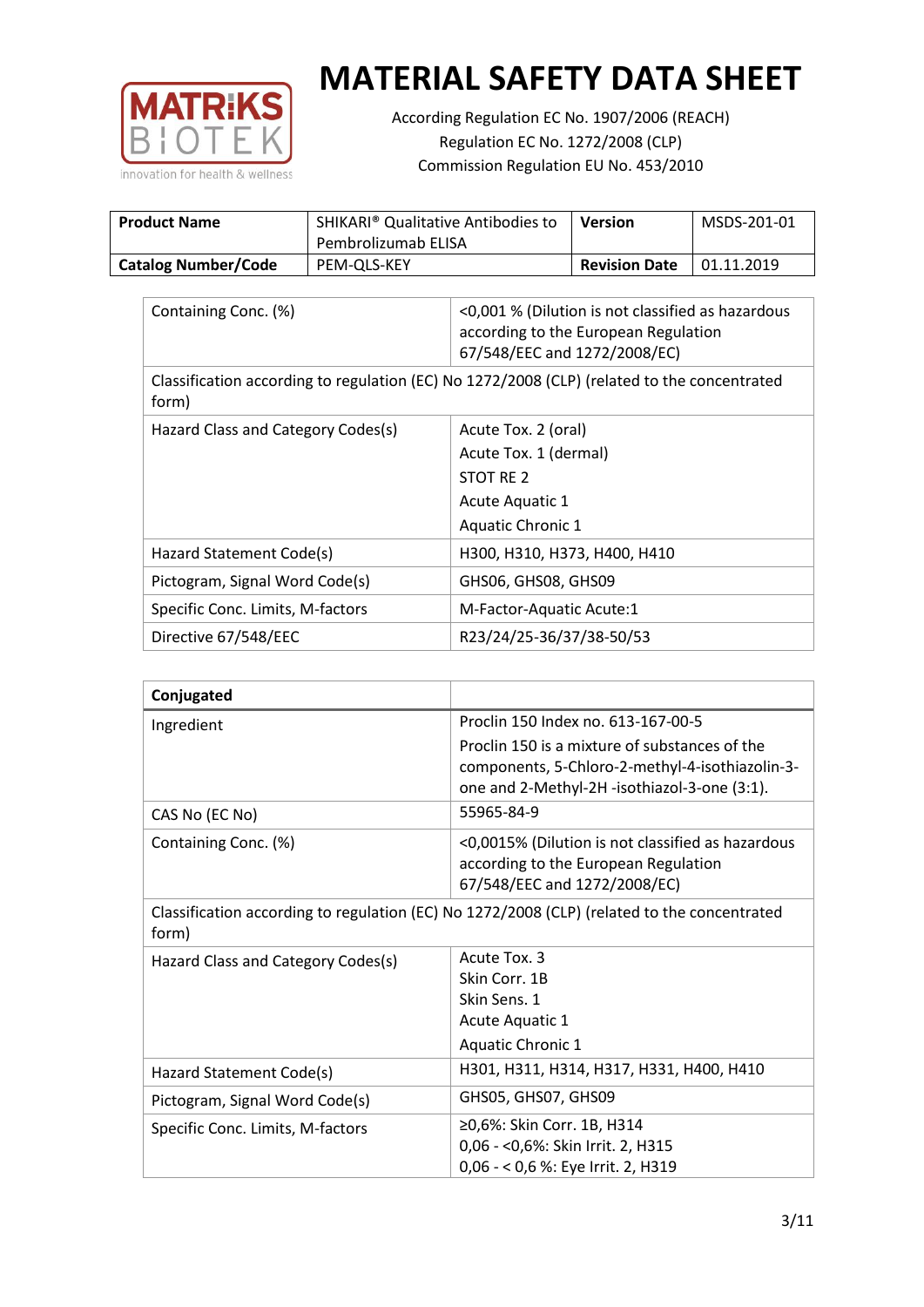

According Regulation EC No. 1907/2006 (REACH) Regulation EC No. 1272/2008 (CLP) Commission Regulation EU No. 453/2010

| <b>Product Name</b>        | SHIKARI <sup>®</sup> Qualitative Antibodies to<br>Pembrolizumab ELISA | <b>Version</b>       | MSDS-201-01 |
|----------------------------|-----------------------------------------------------------------------|----------------------|-------------|
| <b>Catalog Number/Code</b> | PEM-OLS-KEY                                                           | <b>Revision Date</b> | 01.11.2019  |

|                      | ≥0,0015 %: Skin Sens. 1, H317                |
|----------------------|----------------------------------------------|
|                      | M-Factor - Aquatic Acute: 10                 |
| Directive 67/548/EEC | T; N R:23/24/25-34-35-50/53                  |
|                      | $\frac{1}{2}$ S: (2-)26-28-36/37/39-45-60-61 |

### **4. First-aid measures**

### **4.1. Description of first aid measures**

General advice: No special measures required. Consult physician in case of complaints. If inhaled: Supply fresh air.

In case of skin contact: Immediately flush skin with plenty of water. Cold water may be used. Remove contaminated clothing and shoes.

In case of eye contact: Check for and remove any contact lenses. Immediately flush eyes with plenty of water for at least 15 minutes. Cold water may be used. If swallowed: Rinse mouth with plenty of water

### **4.2. Most important symptoms and effects, both accurate and delayed**

There are no hazards under normal use conditions. Direct contact with eyes may cause slight and temporary irritation. Swallowing of larger amounts may lead to stomachache, vomiting or diarrhea.

## **4.3. Indication of any immediate medical attention and special treatment needed** No specific therapy known. Use supportive and symptomatic treatment.

## **5. Fire-fighting measures**

## **5.1. Extinguishing media**

Suitable extinguishing media: Water spray, alcohol resistant foam, dry-powder, carbon dioxide

Unsuitable extinguishing media: Direct water stream

- **5.2. Special hazards arising from the substance mixture** To the best of our knowledge, no special hazards can be defined
- **5.3. Advice for fire-fighters** No data available.

## **6. Accidental release measures**

- **6.1. Personal precautions, protective equipment and emergency procedures** Wear appropriate protective gloves and clothes.
- **6.2. Environmental precautions**

Dilute with plenty of water. Do not allow to enter sewers/surface or ground water.

#### **6.3. Methods and materials for containment and cleaning up**

Absorb with liquid-binding material (sand, diatomite, acid binders, universal binders, sawdust).

**6.4. Reference to other sections**

For personal protection see section 8.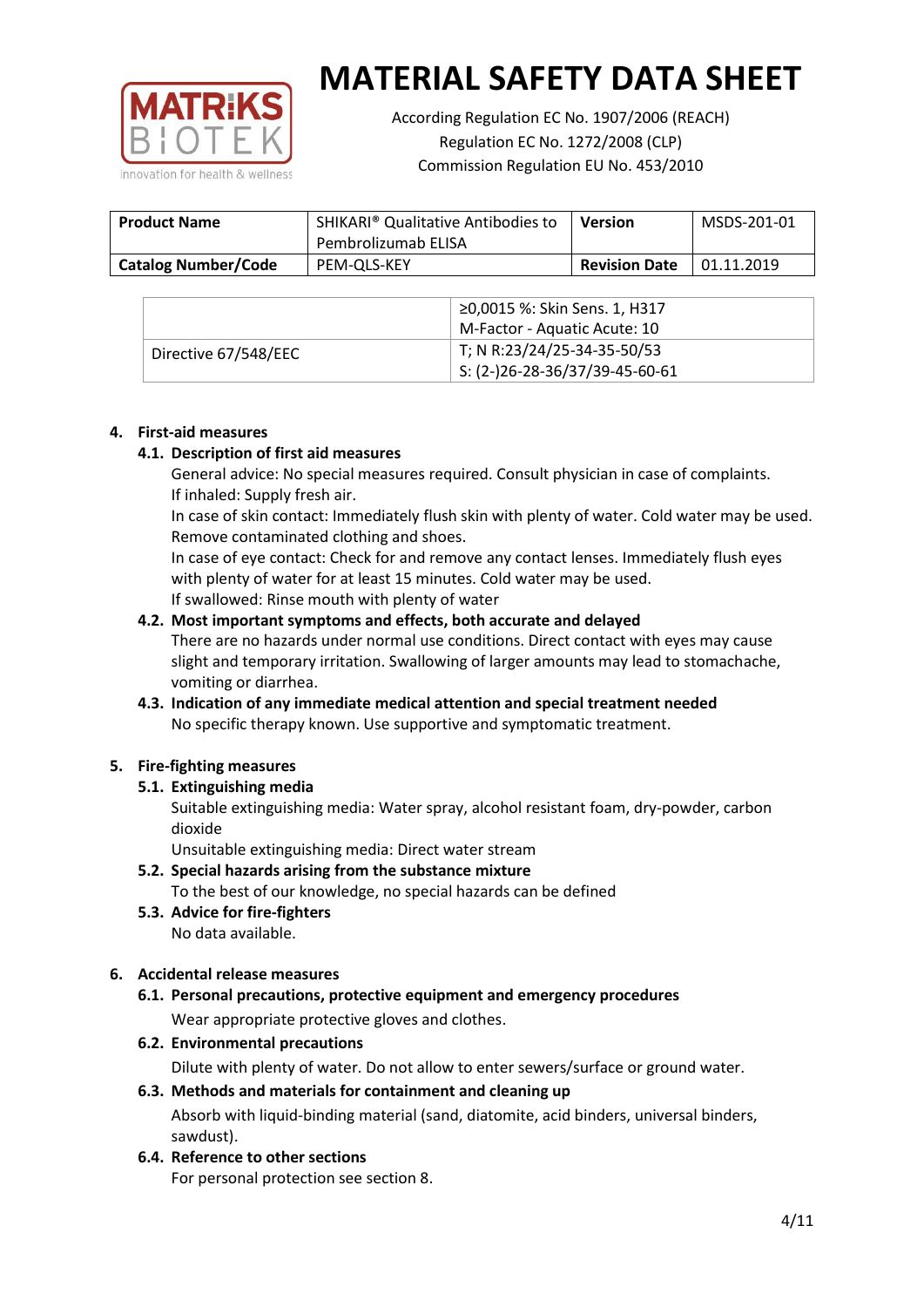

According Regulation EC No. 1907/2006 (REACH) Regulation EC No. 1272/2008 (CLP) Commission Regulation EU No. 453/2010

| <b>Product Name</b>        | <b>SHIKARI<sup>®</sup> Qualitative Antibodies to</b><br>Pembrolizumab ELISA | <b>Version</b>       | MSDS-201-01 |
|----------------------------|-----------------------------------------------------------------------------|----------------------|-------------|
| <b>Catalog Number/Code</b> | PEM-OLS-KEY                                                                 | <b>Revision Date</b> | 01.11.2019  |

For disposal see section 13.

## **7. Handling and storage**

## **7.1. Precautions for safe handling**

Use all reagents in accordance with the relevant package insert provided with the product. Do not smoke, eat, drink or apply cosmetics in areas where kit reagents are handled. Wear disposable latex gloves when handling reagents.

Never pipet by mouth and avoid contact of reagents and specimens with skin and mucous membranes.

Handling should be done in accordance with the procedures defined by an appropriate national biohazard safety guideline or regulation.

Use all reagents in accordance with the relevant package insert provided with the product.

## **7.2. Conditions for safe storage, including any incompatibilities**

Store in tightly closed original packages or appropriately labeled alternate vessels. Store in dry, bunded areas. Keep away from direct sunlight and heat sources. Recommended storage temperature: 10-30°C (shipment), 2-8°C (long term storage). Protect from freezing. Keep away from food and drinks. Keep away from acids and heavy metals. Keep out of the reach of children.

## **7.3. Specific end uses**

For EU diagnostic product. For the rest of the world "Research use only".

## **8. Exposure controls/personel protection**

#### **8.1. Control parameters**

Indicative occupational exposure limit ES (2000/39IEC, Directive 2006/15IEC and Directive 2009/161IEC):

| <b>CAS</b> | <b>Substance</b> | Indicative occupational exposure limit |                         |
|------------|------------------|----------------------------------------|-------------------------|
|            | name             |                                        |                         |
| 26628-22-8 | Sodium Azide     | OEL mean (time-weighted 8 h):          | $0,1 \,\mathrm{mg/m^3}$ |
|            |                  | OEL short term (LS min):               | 0,3                     |
|            |                  | Notation: Skin                         |                         |

National work-place occupational exposure limits (only selected lands are displayed):

| <b>CAS</b> | <b>Substance</b> | <b>Occupational exposure limits</b> |                         |
|------------|------------------|-------------------------------------|-------------------------|
|            | name             |                                     |                         |
| 26628-22-8 | Sodium Azide     | Turkey                              |                         |
|            |                  | PEL:                                | $0,1 \,\mathrm{mg/m^3}$ |
|            |                  | $NPEL-P$ :                          | 0,3 mg/m <sup>3</sup>   |
|            |                  | D - absorb through skin             |                         |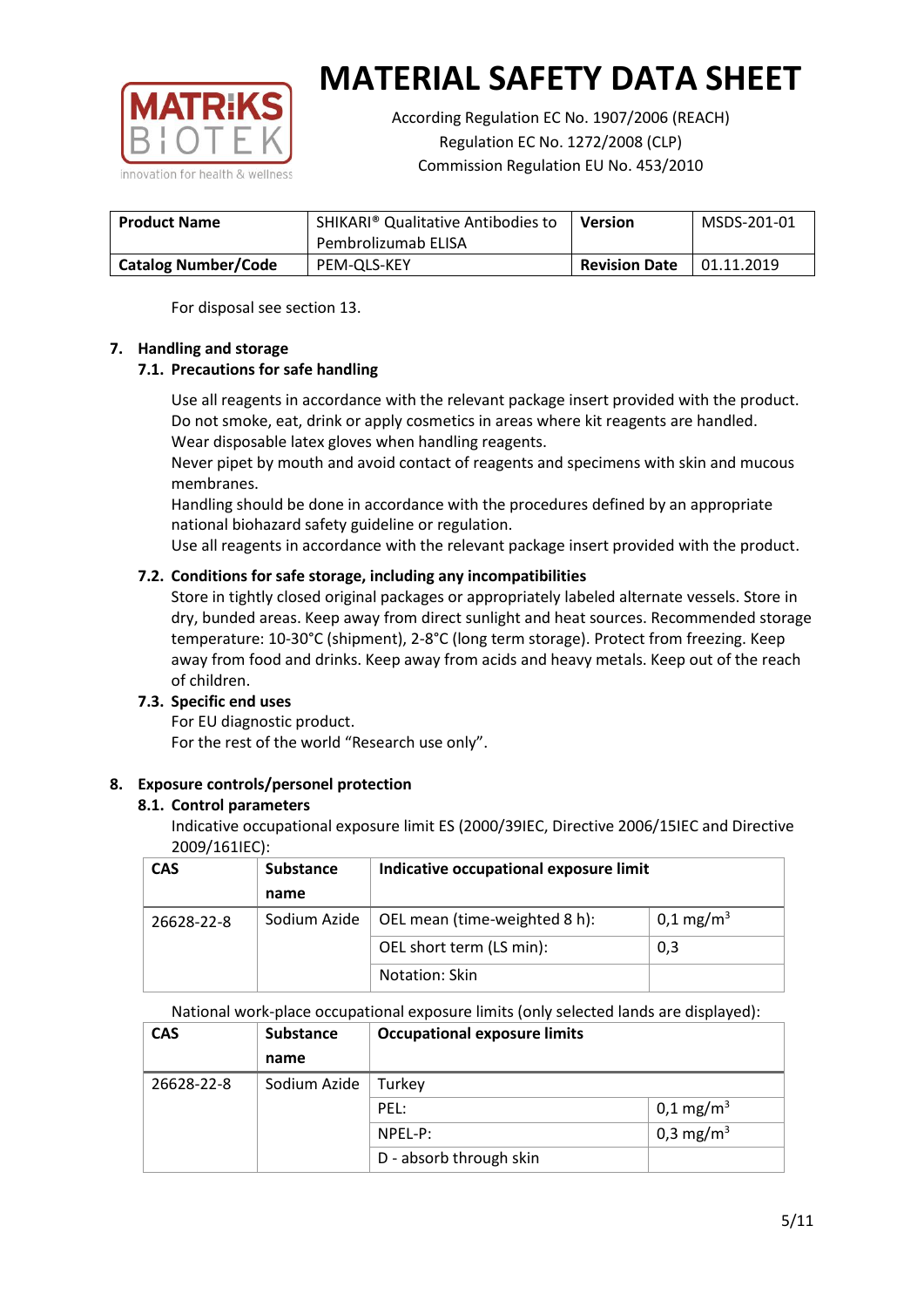

According Regulation EC No. 1907/2006 (REACH) Regulation EC No. 1272/2008 (CLP) Commission Regulation EU No. 453/2010

| <b>Product Name</b>        | SHIKARI <sup>®</sup> Qualitative Antibodies to<br>Pembrolizumab ELISA | Version              | MSDS-201-01 |
|----------------------------|-----------------------------------------------------------------------|----------------------|-------------|
| <b>Catalog Number/Code</b> | PEM-OLS-KEY                                                           | <b>Revision Date</b> | 01.11.2019  |

| I-irritating to mucosa (eye, airways) |                       |
|---------------------------------------|-----------------------|
| and skin                              |                       |
| Government Regulation no.             |                       |
| 361/2007 Coll.                        |                       |
| Slovakia                              |                       |
| NPEL mean:                            | $0,1 \text{ mg/m}^3$  |
| NPEL short-term:                      | 0,3 mg/m <sup>3</sup> |
| Note K: absorbed through skin         |                       |
| Regulation 300/2007 Coll. (SK),       |                       |
| Appendix 1                            |                       |
| Germany                               |                       |
| AGW - time weighted mean:             | 0,2 mg/m <sup>3</sup> |
| Short-term factor:                    | 2(1)                  |
| 1RGS-900                              |                       |
| United Kingdom                        |                       |
| TWA:                                  | $0,1 \text{ mg/m}^3$  |
| STEL:                                 | 0,3 mg/m <sup>3</sup> |
| France                                |                       |
| TWA:                                  | $0,1 \text{ mg/m}^3$  |
| STEL:                                 | 0,3 mg/m <sup>3</sup> |

### Other recommended values: not set

| <b>CAS</b> | Substance name $\vert$ OEL - equivalents |   |
|------------|------------------------------------------|---|
|            | $\overline{\phantom{0}}$                 | - |
|            |                                          |   |

Indicative biological limits (Turkey, *432/2003* Coll.): not set

| <b>Substance</b> | Evaluated as             | Limit values             |
|------------------|--------------------------|--------------------------|
|                  | $\overline{\phantom{0}}$ | $\overline{\phantom{0}}$ |

DNEL: not available for the mixture. PNEC: not available for the mixture.

#### **8.2. Exposure controls**

General hygiene directives should be considered.

Keep away from food stuffs and beverages. Wash hands before breaks and at the end of the working day

#### **Personal protective equipment:**

| <b>Respiratory protection:</b> | Not required                                                      |
|--------------------------------|-------------------------------------------------------------------|
| Skin protection                | Protective gloves of nitrile or nature latex, satisfying the norm |
|                                | <b>DIN EN 455</b>                                                 |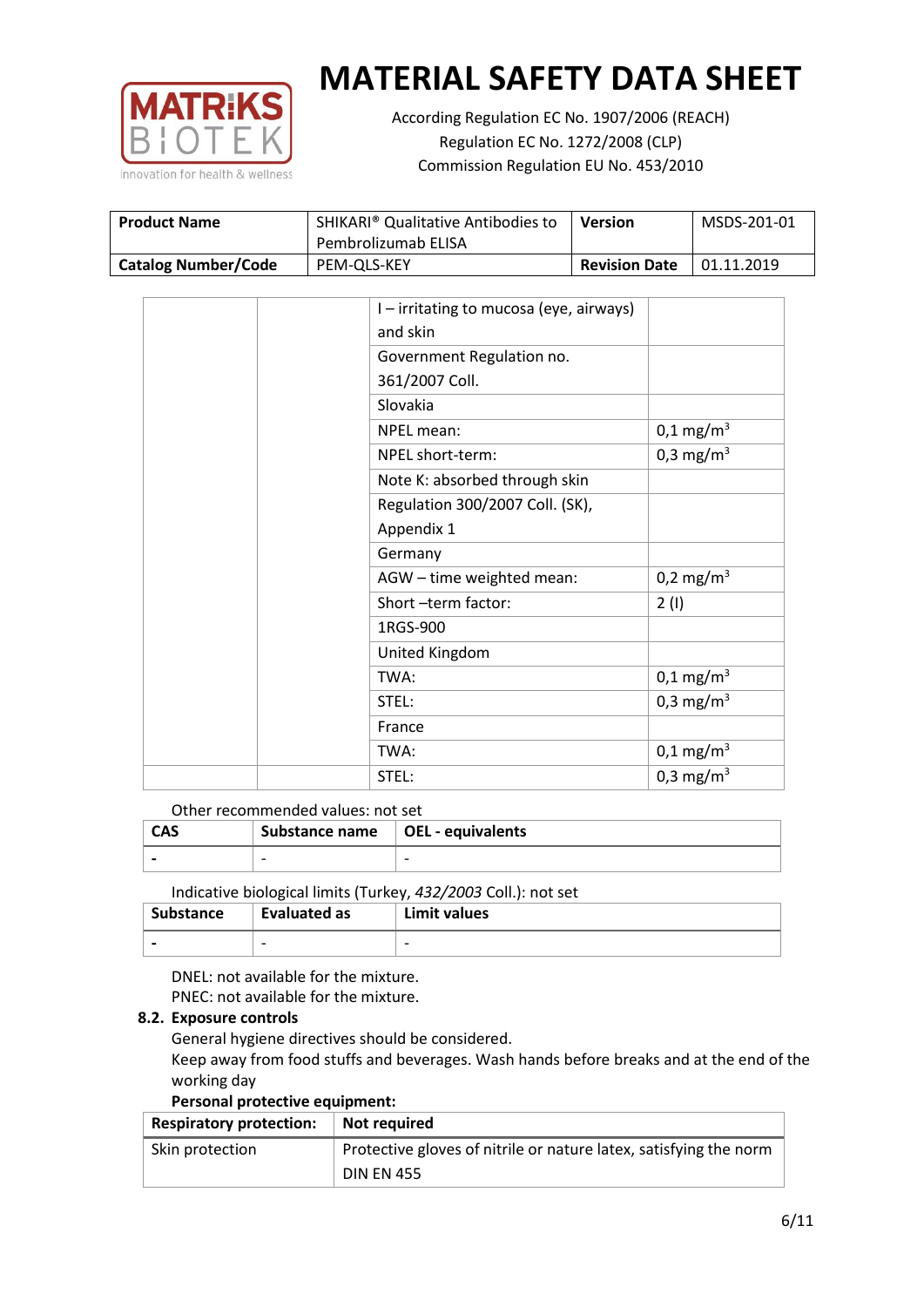

According Regulation EC No. 1907/2006 (REACH) Regulation EC No. 1272/2008 (CLP) Commission Regulation EU No. 453/2010

| <b>Product Name</b>        | SHIKARI <sup>®</sup> Qualitative Antibodies to<br>Pembrolizumab ELISA | <b>Version</b>       | MSDS-201-01 |
|----------------------------|-----------------------------------------------------------------------|----------------------|-------------|
| <b>Catalog Number/Code</b> | PEM-OLS-KEY                                                           | <b>Revision Date</b> | 01.11.2019  |

| Eye/Face protection | Safety glasses with side shields confirming to EN 166 (EN),<br>NIOSH (US) |
|---------------------|---------------------------------------------------------------------------|
| Body protection     | Impenetrable protective clothing                                          |

## **9. Physical and chemical properties**

## **9.1. Information on basic physical and chemical properties**

| <b>COMPONENT</b>      | <b>APPEARANCE</b> | <b>ODOR</b>     | pH             |
|-----------------------|-------------------|-----------------|----------------|
| Microtiter plate      | Solid, white      | <b>Odorless</b> | Not applicable |
| Controls              | Liquid, colorless | <b>Odorless</b> | $7,4 \pm 0,05$ |
| Conjugate             | Liquid, red       | <b>Odorless</b> | $7,4 \pm 0,05$ |
| Assay buffer          | Liquid, blue      | Odorless        | $7,4 \pm 0,05$ |
| Substrate<br>solution | Liquid, colorless | <b>Odorless</b> | $3,6 - 3,8$    |
| Stop solution         | Liquid, colorless | <b>Odorless</b> | ${<}1$         |
| Wash buffer           | Liquid, colorless | Odorless        | $7,4 \pm 0,05$ |

| <b>For All Components</b>                    |                                              |  |  |
|----------------------------------------------|----------------------------------------------|--|--|
| Odor threshold                               | No data available                            |  |  |
| Melting point/freezing point                 | No data available                            |  |  |
| Initial boiling point and range              | No data available                            |  |  |
| Flash point                                  | No data available                            |  |  |
| Evaporation rate                             | No data available                            |  |  |
| Flammability (solid, gas)                    | No data available                            |  |  |
| Upper/lower flammability or explosive limits | No data available                            |  |  |
| Vapour pressure                              | No data available                            |  |  |
| Vapour density                               | No data available                            |  |  |
| Relative density                             | No data available                            |  |  |
| Solubility(ies)                              | Fully miscible                               |  |  |
| Partition coefficient: n-octanol water       | No data available                            |  |  |
| Auto-ignition temperature                    | Product is not self-igniting                 |  |  |
| Decomposition temperature                    | No data available                            |  |  |
| Viscosity                                    | No data available                            |  |  |
| <b>Explosive properties</b>                  | Product does not present an explosion hazard |  |  |
| Oxidizing properties                         | No data available                            |  |  |

## **9.2. Other information**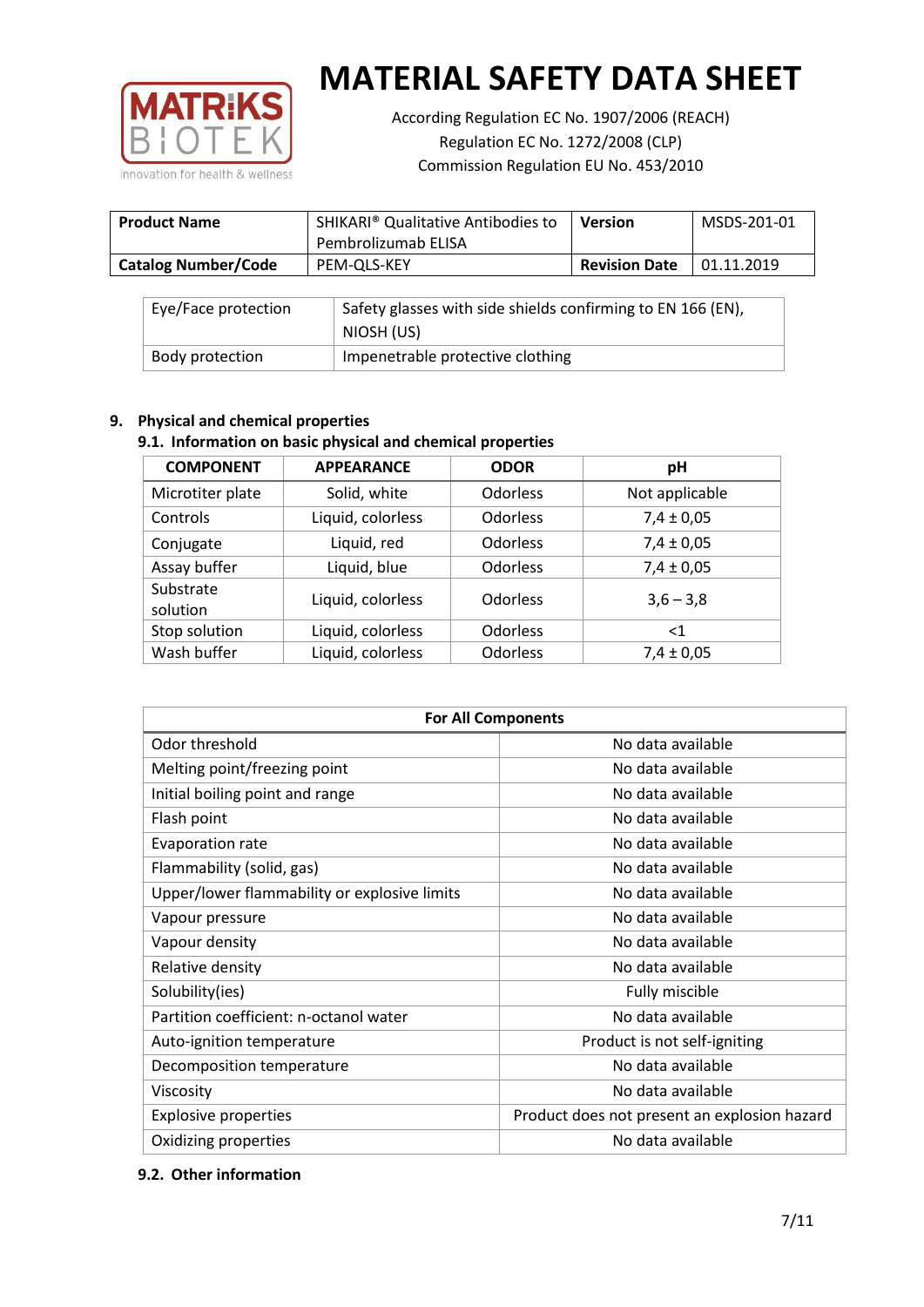

According Regulation EC No. 1907/2006 (REACH) Regulation EC No. 1272/2008 (CLP) Commission Regulation EU No. 453/2010

| <b>Product Name</b>        | SHIKARI <sup>®</sup> Qualitative Antibodies to<br>Pembrolizumab ELISA | <b>Version</b>       | MSDS-201-01 |
|----------------------------|-----------------------------------------------------------------------|----------------------|-------------|
| <b>Catalog Number/Code</b> | PEM-OLS-KEY                                                           | <b>Revision Date</b> | 01.11.2019  |

No other information available.

### **10. Stability and reactivity**

### **10.1. Reactivity**

Not reactive under normal conditions of storage and manipulation. Sodium azide has been reported to form lead or copper azide in laboratory plumbing (heavy metals) which may explode on percussion. Treatment of sodium azide with strong acids gives hydrazoic acid, which is also extremely toxic.

### **10.2. Chemical stability**

Mixture is chemically stable under normal conditions of storage and manipulation. Overheating may cause thermal decomposition.

### **10.3. Possibility of hazardous reactions**

Sodium azide has been reported to form lead or copper azide in laboratory plumbing (heavy metals) which may explode on percussion.

### **10.4. Conditions to avoid**

Stable under normal conditions. Keep away from direct sunlight and heat sources. Do not mix with strong acids and heavy metals.

#### **10.5. Incompatible materials**

Strong acids, heavy metals, halogenated hydrocarbons.

## **10.6. Hazardous decomposition products**

Material does not decompose at ambient temperatures. Incomplete combustion and thermolysis may produce toxic, irritating and flammable decomposition products (such as carbon monoxide, carbon dioxide, sooth, aldehydes and other products of organic compounds decomposition, sulfur / nitrogen oxides).

## **11. Toxicological information**

## **11.1. Information on toxicological effects**

#### **11.1.1. Acute toxicity**

Based on available data, the classification criteria are not met. Based on composition, the mixture has low acute toxicity and no adverse effects for human health are expected under applicable conditions of exposure sodium azide.

#### **11.1.2. Skin corrosion/irritation**

Based on available data, the classification criteria are not met. Prolonged or repeated skin contact may cause mild irritation and dermatitis (skin inflammation). However, these effects do not required classification

## **11.1.3. Serious eye damage/irritation**

Based on available data, the classification criteria are not met. Direct contact with eyes may cause slight and temporary irritation. However, these effects do not required classification

## **11.1.4. Respiratory or skin sensitization**

Based on available data, the classification criteria are not met. Compounds have no sensitization effects.

#### **11.1.5. Germ cell mutagenicity**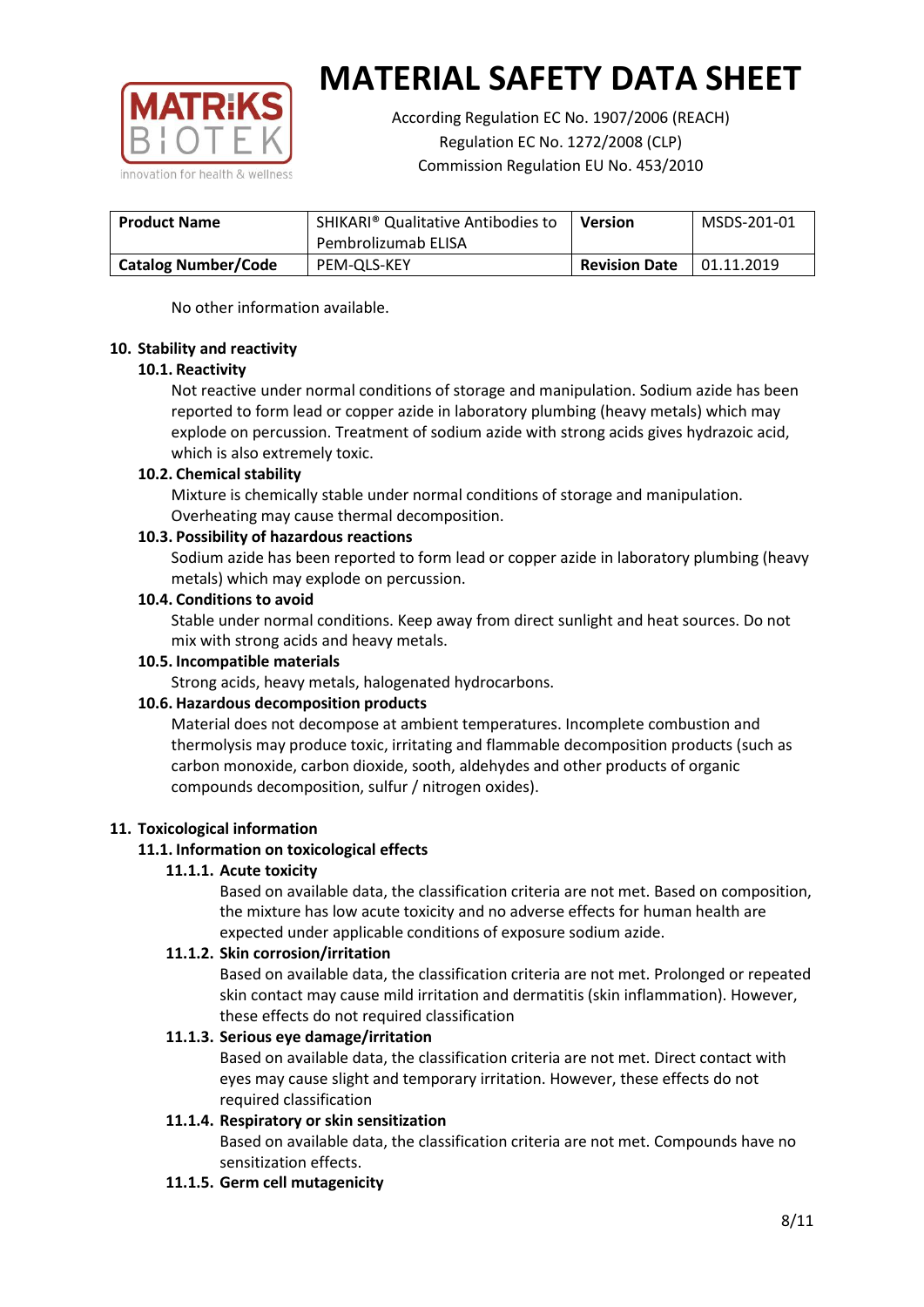

According Regulation EC No. 1907/2006 (REACH) Regulation EC No. 1272/2008 (CLP) Commission Regulation EU No. 453/2010

| <b>Product Name</b>        | <b>SHIKARI</b> <sup>®</sup> Qualitative Antibodies to<br>Pembrolizumab ELISA | <b>Version</b>       | MSDS-201-01 |
|----------------------------|------------------------------------------------------------------------------|----------------------|-------------|
|                            |                                                                              |                      |             |
| <b>Catalog Number/Code</b> | PEM-OLS-KEY                                                                  | <b>Revision Date</b> | 01.11.2019  |

Based on available data, the classification criteria are not met. Compounds have no potential for mutagenic activity.

### **11.1.6. Carcinogenicity**

Based on available data, the classification criteria are not met. Compounds have no potential for carcinogenic activity.

### **11.1.7. Reproductive toxicity**

Based on available data, the classification criteria are not met. Compounds have no potential for reproductive toxicity.

### **11.1.8. STOT-single exposure**

Based on available data, the classification criteria are not met

### **11.1.9. STOT-repeated exposure**

Based on available data, the classification criteria are not met.

### **11.1.10. Aspiration hazard**

Based on available data, the classification criteria are not met.

### **12. Ecological information**

#### **12.1. Toxicity**

No data available.

- **12.2. Persistence and degradability** No data available.
- **12.3. Bio accumulative potential** No data available.

**12.4. Mobility in soil**

No data available.

## **12.5. Results of PBT and vPvB assessment**

The substances in the mixture do not meet the PBT/vPvB criteria according to REACH, annex XIII (content <0,1% w/w); the substances in the mixture are not included in the Candidate List of SVHC.

#### **12.6. Other adverse effects** No data available.

## **13. Disposal considerations**

## **13.1. Waste treatment methods**

Product: Waste should be disposed of in accordance with federal, state and local environmental control regulations. Must not be composed together with household garbage.

Uncleaned packaging: Waste should be disposed of in accordance with federal, state and local environmental control regulations. Must not be composed together with household garbage.

General notes: Water hazard class 1 (German Regulation) (Self-assessment): Slightly hazardous for water. Do not allow undiluted product or large quantities of it to reach ground water, water course or sewage system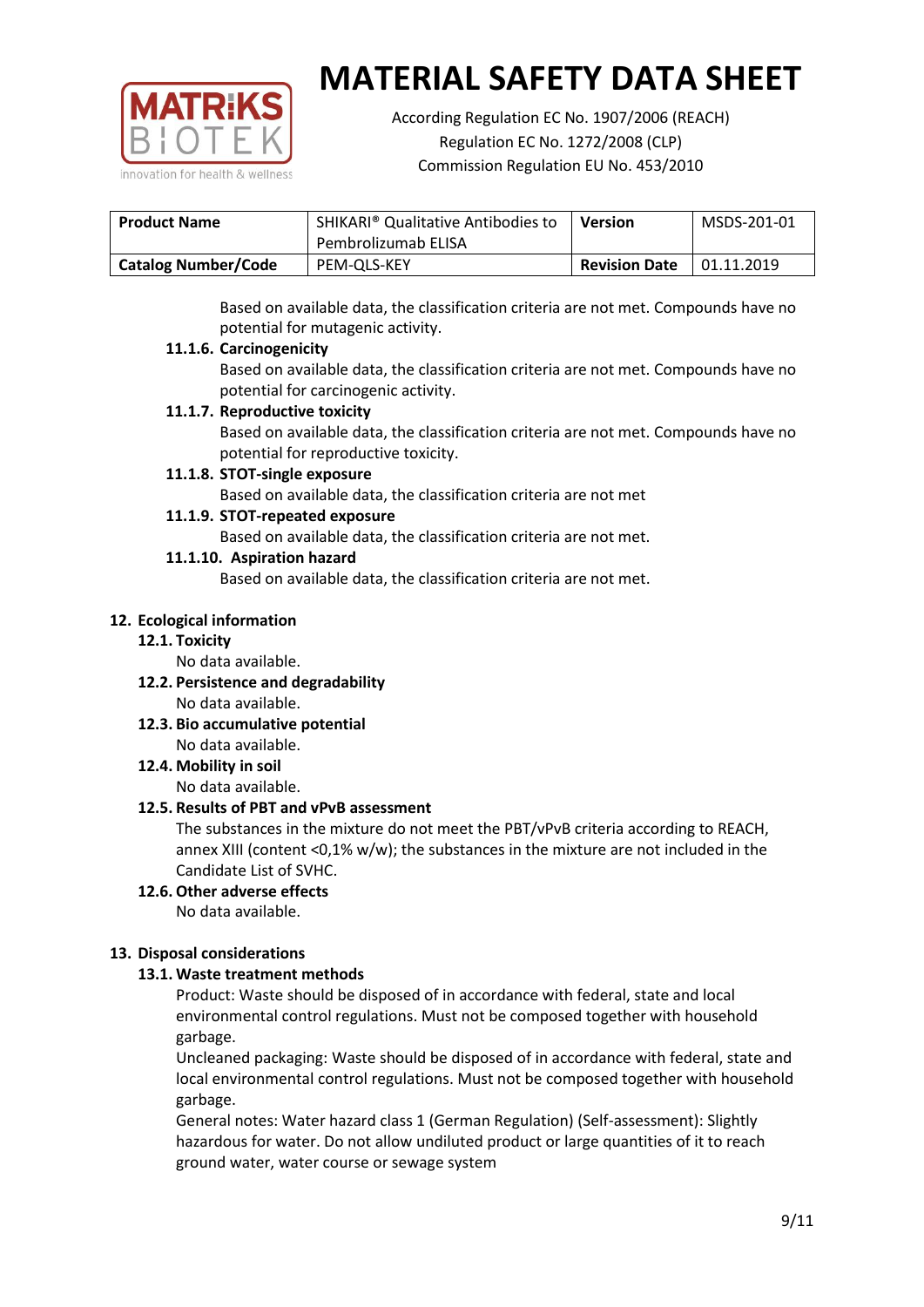

According Regulation EC No. 1907/2006 (REACH) Regulation EC No. 1272/2008 (CLP) Commission Regulation EU No. 453/2010

| <b>Product Name</b>        | <b>SHIKARI</b> <sup>®</sup> Qualitative Antibodies to<br>Pembrolizumab ELISA | Version | MSDS-201-01 |
|----------------------------|------------------------------------------------------------------------------|---------|-------------|
| <b>Catalog Number/Code</b> | <b>Revision Date</b><br>PEM-OLS-KEY                                          |         | 01.11.2019  |

## **14. Transport information**

The mixture is not classified as dangerous for transport according to ADR/RID/IMDG/ICAO/IATA/ DGR

- **14.1. UN number:** None
- **14.2. Un proper shipping name:** None
- **14.3. Transport hazard class(es):** None
- **14.4. Packing group:** None
- **14.5. Environmental hazards:** None
- **14.6. Special precautions for user:** Not applicable.
- **14.7. Transport in bulk according to Annex II of MARPOL 73/78 and the IBC Code:** Not applicable.

#### **15. Regulatory information**

This Safety Data Sheet is prepared according to;

REGULATION (EC) No 1907/2006 OF THE EUROPEAN PARLIAMENT AND OF THE COUNCIL of 18 December 2006 concerning the Registration, Evaluation, Authorization and Restriction of Chemicals (REACH), establishing a European Chemicals Agency, amending Directive 1999/45/EC and repealing Council Regulation (EEC) No 793/93 and Commission Regulation (EC) No 1488/94 as well as Council Directive 76/769/EEC and Commission Directives 91/155/EEC, 93/67/EEC, 93/105/EC and 2000/21/EC

### **15.1. Safety, health and environmental regulations/legislation specific for the substance or mixture**

No data available.

## **15.2. Chemical safety assessment**

No data available.

#### **16. Other information**

## **16.1. "H code" and "R Phrases" used in this document**

| H301 | Toxic if swallowed |
|------|--------------------|
|------|--------------------|

- H311 Toxic in contact with skin
- H314 Causes severe skin burns and eye damage
- H315 Causes skin irritation
- H317 May cause an allergic skin reaction
- H319 Cause serious eye irritation
- H331 Toxic if inhaled
- H335 May cause respiratory irritation
- H400 Very toxic to aquatic life